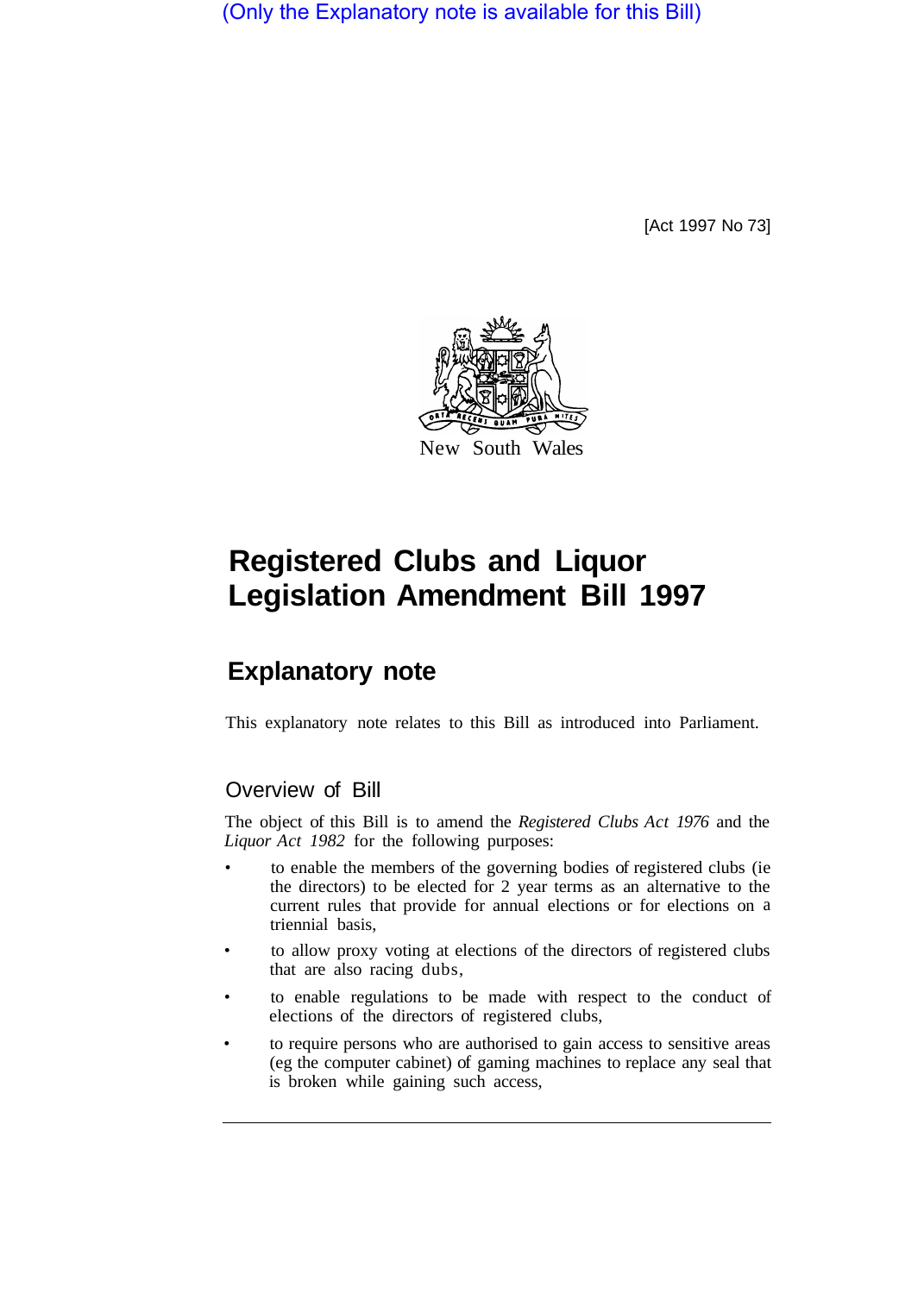Registered Clubs and Liquor Legislation Amendment Bill 1997 [Act 1997 No 73]

Explanatory note

- to enable licensed gaming machine technicians to remove the compliance plate from gaming machines in certain limited circumstances,
- to remove an anomaly that requires licensed nightclubs to cease trading on New Year's Eve one hour earlier than they are otherwise allowed to trade,
- to make a number of miscellaneous amendments to clarify and improve the operation of the legislation.

## Outline of provisions

**Clause 1** sets out the name (also called the short title) of the proposed Act.

**Clause 2** provides for the commencement of the proposed Act on a day or days to be appointed by proclamation.

**Clause 3** is a formal provision giving effect to the amendments to the *Registered Clubs Act 1976* set out in Schedules 1 and 2.

**Clause 4** is a formal provision giving effect to the amendments to the *Liquor Act 1982* set out in Schedule 3.

#### **Schedule 1 Amendments to Registered Clubs Act 1976 relating to election of members of governing bodies**

At present under the Act, the rules of each registered club are taken to include the rule that the directors are to be elected annually or, if a rule of the club so provides, in accordance with Schedule 4 to the Act (ie on a triennial basis). **Schedule 1 [1]** will enable the directors of a registered club to be elected on a biennial basis (ie 2 year terms of office) if the rules of the club so provide.

**Schedule 1 [2]** enables proxy voting at elections of the directors of registered clubs that are also racing clubs. These clubs often have a geographically diverse membership base (unlike most other registered clubs which have a more local membership base) and rely on the proxy voting method to ensure that elections are properly representative of the members who are entitled to vote.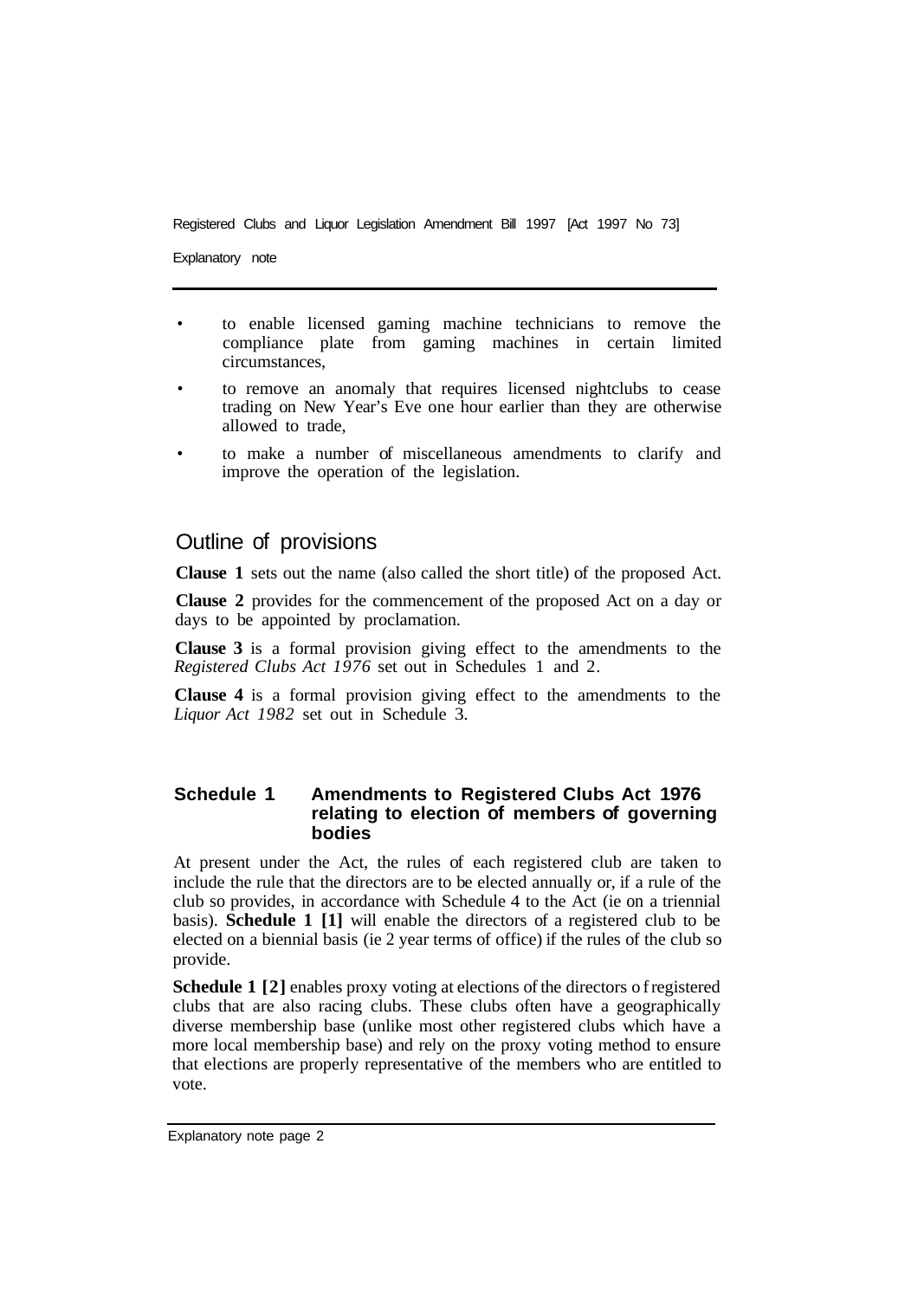Registered Clubs and Liquor Legislation Amendment Bill 1997 [Act 1997 No 73]

Explanatory note

**Schedule I [3] enables regulations to be made with respect to the conduct of** elections of the directors of registered clubs. This will ensure that consistent procedures and standards can be prescribed in relation to the conduct of such elections.

#### **Schedule 2 Miscellaneous amendments to Registered Clubs Act 1976**

**Schedule 2 [1]** and **[3]** recast the general defence provision available to secretaries of registered clubs to clarify the operation of that provision and to provide that the defence is not available with respect to the offence under section 44A of the Act relating to the secretary of a registered club permitting intoxication on club premises.

**Schedule 2 [2]** makes it clear that the prohibition under section 54B of the Act on gaming in registered clubs does not apply in relation to any lawful gaming or wagering activity that is not otherwise prohibited on the club premises.

**Schedule 2 [4]** requires specially authorised persons (eg inspectors and licensed poker machine technicians) who are authorised to do certain things in relation to poker machines (eg to break seals securing a computer cabinet) to replace any such seal if it is broken while doing anything that the person is authorised to do.

**Schedule 2 [6]** provides that a licensed poker machine' technician does not commit an offence under section 82D of the Act with respect to the removing or altering of, or interference with, the compliance plate on a poker machine in certain circumstances (such as where it is necessary to remove the plate because it is damaged). **Schedule 2 [5]** and **[7]** are consequential amendments.

**Schedule 2 [8]** enables regulations to be made of a savings or transitional nature as a consequence of the enactment of the proposed Act.

### **Schedule 3 Amendment of Liquor Act 1982**

At present under section 35C (2) of the Act, licensed nightclubs are allowed to trade until 3 am Mondays to Saturdays, but trading on Sundays is limited to midnight. However, because that section provides that the nightclub may on 31 December, trade only until 2 am, nightclubs are required to cease